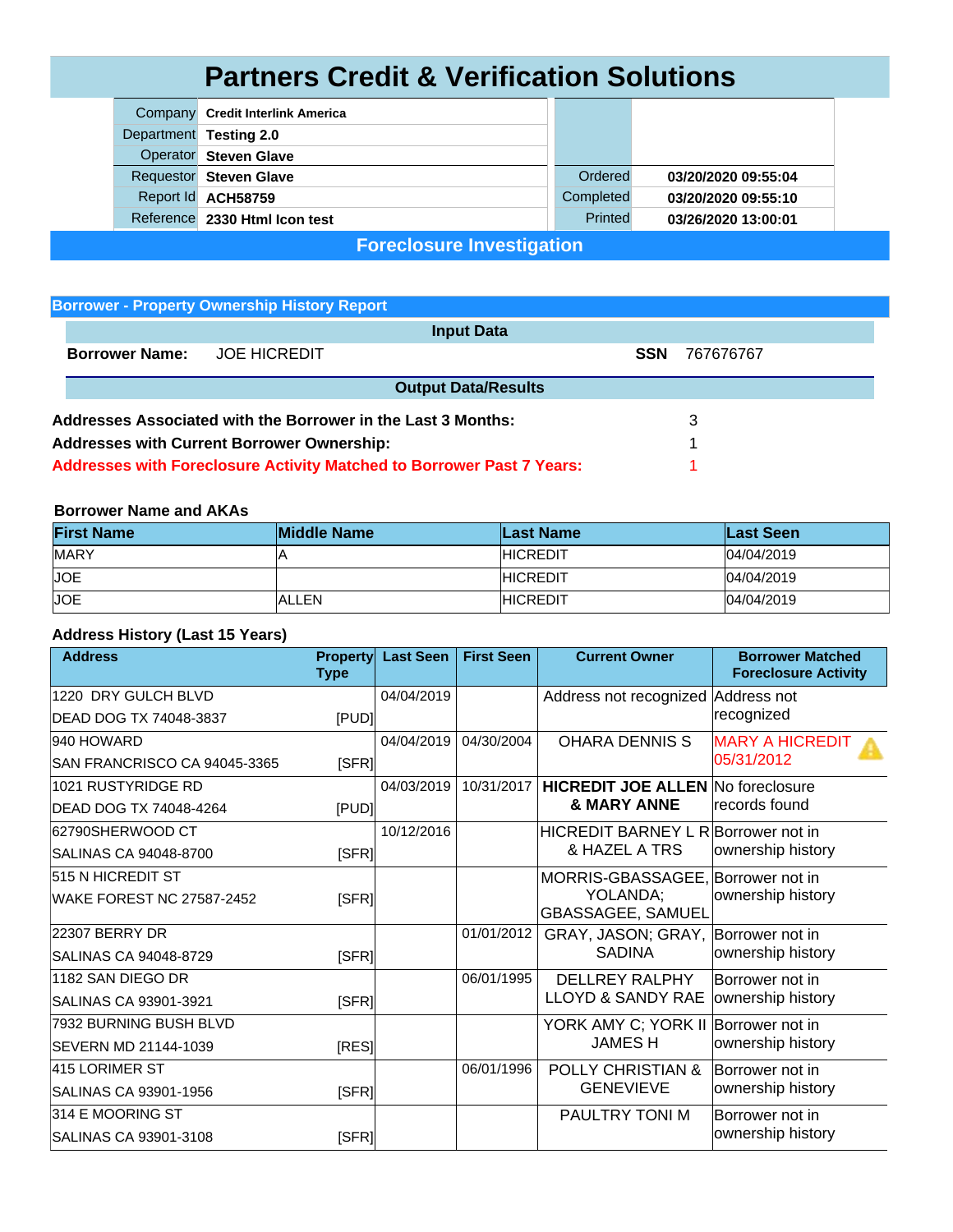| <b>STONEHAVEN</b><br>18122   |       | 05/08/1997 | Address not recognized Address not |                          |
|------------------------------|-------|------------|------------------------------------|--------------------------|
| <b>SALINAS CA 94048-1520</b> | ipudi |            |                                    | <i><b>recognized</b></i> |

**Ownership Transaction History**

| 940 HOWARD      | APN: 022-481-039-000         |                                                                                          |           |                                                                                         |                                                                                            |  |  |
|-----------------|------------------------------|------------------------------------------------------------------------------------------|-----------|-----------------------------------------------------------------------------------------|--------------------------------------------------------------------------------------------|--|--|
|                 | SAN FRANCRISCO CA 94045-3365 |                                                                                          |           |                                                                                         |                                                                                            |  |  |
| <b>Rec Date</b> | Type/Doc # Description       |                                                                                          | Price     | <b>Buyer/Borrower</b>                                                                   | Seller/Lender (Assignee)                                                                   |  |  |
| 08/02/2012      | Release<br>2012044707        | Substitution of<br><b>Trustee and Full</b><br>Reconveyance                               |           | JOE A HICREDIT AND MARY<br>A HICREDIT HUSBAND AND<br>WIFE AS JOINT TENANTS.             |                                                                                            |  |  |
| 06/29/2012      | Mortgage<br>2012037845       | Conventional                                                                             | \$231,540 | <b>DENNIS S OHARA Single</b><br>man.                                                    | Lender: MASON MCDUFFIE<br><b>MORTGAGE CORP</b>                                             |  |  |
| 06/29/2012      | Transfer<br>2012037844       | <b>Grant Deed</b>                                                                        | \$227,000 | <b>DENNIS S OHARA Single</b><br>man.                                                    | Seller(s): JOE A HICREDIT<br>Husband and Wife. MARY A<br><b>HICREDIT Husband and Wife.</b> |  |  |
| 05/31/2012      | Foreclosure<br>2012031852    | Notice of Default,<br>Foreclosure 1st<br>Legal Action,<br>First Legal Date<br>05/23/2012 |           | <b>JOE A HICREDIT Husband</b><br>and Wife. MARY A HICREDIT<br>Husband and Wife.         |                                                                                            |  |  |
| 04/24/2012      | Assignment<br>2012024127     | Assignment of<br>Mortgage                                                                |           | JOE A HICREDIT AND MARY<br>A HICREDIT, HUSBAND AND FSB<br>WIFE AS JOINT TENANTS.        | Assignee: ONEWEST BANK,                                                                    |  |  |
| 11/28/2007      | Mortgage<br>2007088952       | Unknown Loan<br>Type, Release<br>Date 11/28/2007                                         | \$417,000 | <b>JOE A HICREDIT Husband</b><br>and Wife. MARY A HICREDIT<br>Husband and Wife.         | Lender: INDYMAC BANK FSB                                                                   |  |  |
| 01/03/2006      | Release<br>2006000192        | Release of<br>Mortgage                                                                   |           | JOE A. HICREDIT AND<br>MARY A. HICREDIT,<br>HUSBAND AND WIFE.                           |                                                                                            |  |  |
| 11/08/2005      | Mortgage<br>2005119181       | Unknown Loan<br><b>Type</b>                                                              | \$390,000 | JOE A HICREDIT Husband<br>and Wife. MARY A HICREDIT MUTUAL BANK FA<br>Husband and Wife. | Lender: WASHINGTON                                                                         |  |  |
| 04/30/2004      | Mortgage                     |                                                                                          | \$40,800  | <b>JOE A HICREDIT Husband</b><br>and Wife. MARY A HICREDIT<br>Husband and Wife.         |                                                                                            |  |  |
| 04/30/2004      | Mortgage<br>2004042358       | Unknown Loan<br>Type, Release<br>Date 04/30/2004                                         | \$326,700 | JOE A HICREDIT Husband<br>and Wife. MARY A HICREDIT<br>Husband and Wife.                | Lender: RBC MORTGAGE CO                                                                    |  |  |
| 04/30/2004      | Transfer<br>2004042357       | Grant Deed,<br>Arms-Length<br>Transfer                                                   | \$408,500 | JOE A HICREDIT Husband<br>and Wife. MARY A HICREDIT<br>Husband and Wife.                | Seller(s): FIRST AMERICAN<br>TITLE CO Company or<br>Corporation.                           |  |  |

| 1021 RUSTYRIDGE RD            |                               |                        |       | APN: 11-8520-0000-57900-4                              |                          |  |
|-------------------------------|-------------------------------|------------------------|-------|--------------------------------------------------------|--------------------------|--|
| <b>DEAD DOG TX 74048-4264</b> |                               |                        |       |                                                        |                          |  |
| <b>Rec Date</b>               | <b>Type/Doc # Description</b> |                        | Price | <b>Buyer/Borrower</b>                                  | Seller/Lender (Assignee) |  |
| 11/29/2017                    | Release                       | Release of<br>Mortgage |       | <b>ERIC RANDOM AND CONNIE</b><br>L RANDOM, HUSBAND AND |                          |  |
|                               | 17041770                      |                        |       | IWIFE.                                                 |                          |  |